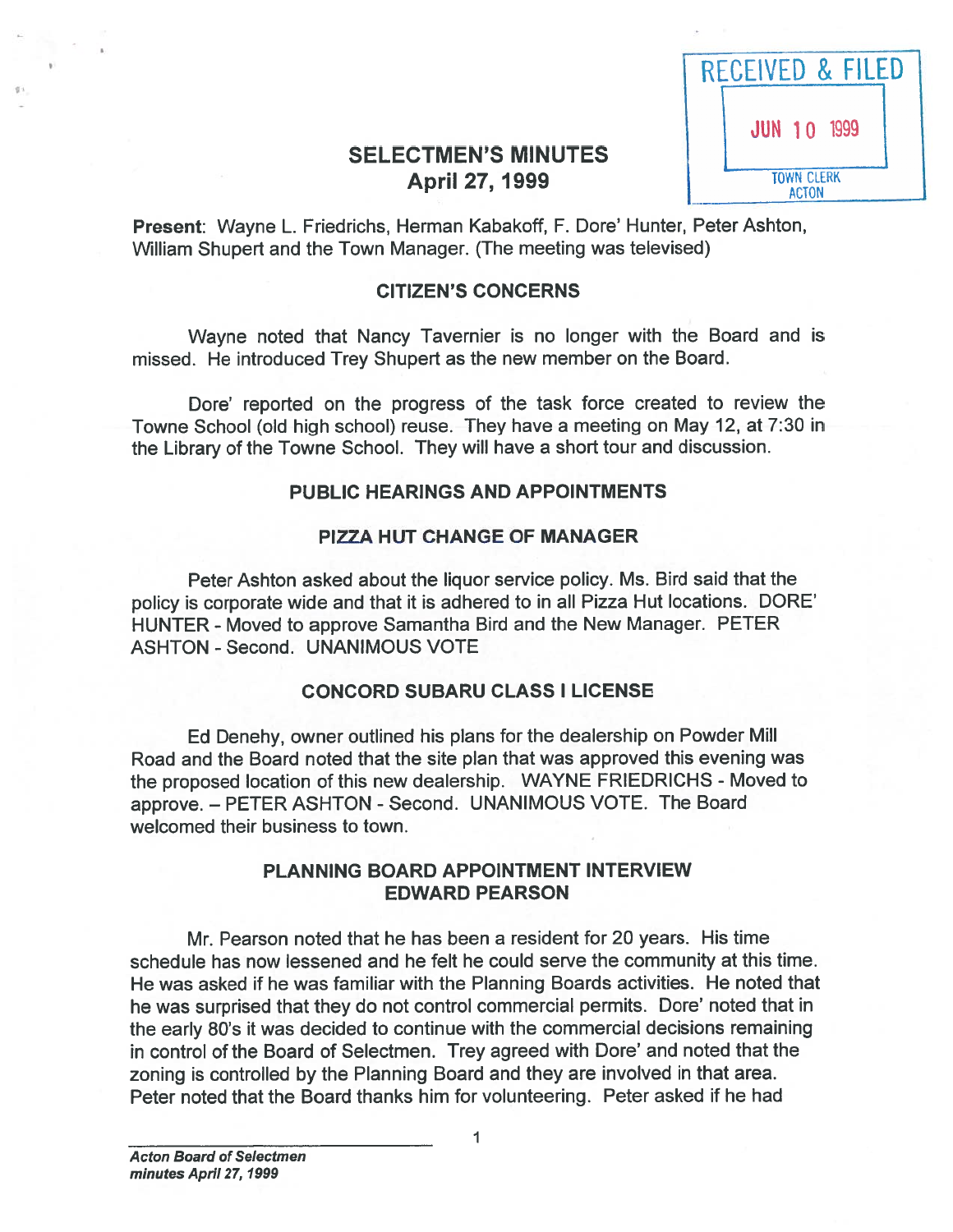read the bylaw and the Master Plan and asked about his feelings on the Town's position on residential growth. He has no NYMBI or hidden agenda and he is free from that at this time as he lives on Fort Pond Road. He felt that his background as <sup>a</sup> defense contractor and <sup>p</sup>hysicist will equip him to serve and he does not have any preconceived ideas. Dore' asked him his thoughts on sidewalks. He is in favor and felt Concord Road was long overdue and was <sup>g</sup>lad to have it moving forward. He is in favor and has an idea where he feels that they should be placed and funded. Dore' noted that he has been urging funding participation by developers as they presen<sup>t</sup> their <sup>p</sup>lans to the Planning Board to potential candidates for appointment to the Planning Board. <sup>A</sup> lot of Sidewalks that have been required as par<sup>t</sup> of Planning Board decisions that are connecting and Dore' wanted to see this continued. DORE' HUNTER - Moved to Appoint Mr. Pearson as Associate Member for <sup>a</sup> term to expire 6/30/99 with hope of <sup>a</sup> continued appointment in June of 1999. WAYNE FRIEDRICHS - Second. UNANIMOUS VOTE

#### SELECTMEN'S BUSINESS

#### BOARD REORGANIZATION

WAYNE FRIEDRICHS — Moved to nominate Herman Kabakoff as Chairman. Second. PETER ASHTON. UNANIMOUS VOTE

HERMAN KABAKOFF -Moved to nominate Dore' Hunter as Vice Chairman. Second — PETER ASHTON — UNANIMOUS VOTE

DORE' HUNTER - Moved to nominate Peter Ashton as Clerk- WAYNE FRIEDRICHS - Second. UNANIMOUS VOTE.

DISCOVERY MUSEUM- Herman said that while they are <sup>a</sup> worthwhile organization and we have the leeway to waive the 135.00 fees he was uncomfortable doing so. Wayne said that they are in line with the policy and has no problem with <sup>a</sup> one-time waiver. Dore' agree<sup>d</sup> but felt that St. Matthews fees were not waived and he noted that the Museum does collect admission fees. He did not feel he could waive the fee, although he feels we have the right to waive the fees. Trey felt that we should not approve this, as it would open up to other organizations. Peter felt that the fee was not very high in light of the collection of fees and they have raised \$30,000 for this project. He felt we could compromise to dismiss the allowed first \$50 fee but they should pay the balance to the Town. PETER ASHTON - Moved to Waive the \$50.00 fee allowed under the policy and to have the Town Manager investigate to see if they would be applying for any other waivers from the Town. WAYNE FRIEDRICHS - Second. 4-0 with Dore' Abstaining.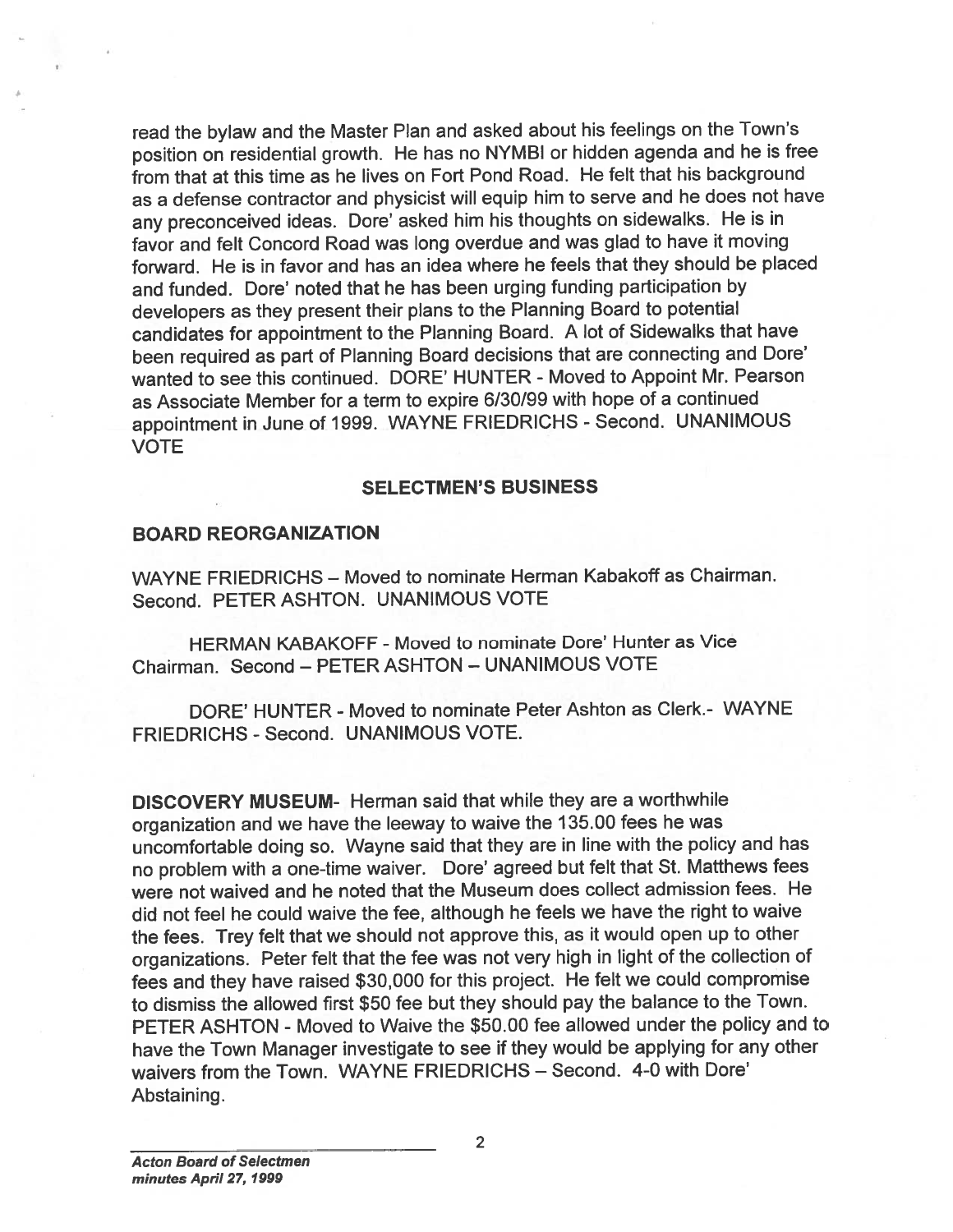EAGLE SCOUT COURT OF HONOR - Trey will represent the Board on May 8<sup>th</sup>.

ACTON LIONS CLUB FAIR — The Board reviewed the license application. PETER ASHTON — Moved to Approve. TREY SHUPERT — Second. UNANIMOUS VOTE.

ELM STREET BALL FIELD DEDICATION— Herman noted that we do not have <sup>a</sup> policy in writing and has reviewed the schools policy. Peter felt we should develop <sup>a</sup> policy to have it in writing. Herman felt that the Schools policy when reviewed against the letter of requesting did not meet the requirement. He has <sup>a</sup> problem with naming things after individuals, the principals are the same as waiving the fees for the Museum and felt that there are <sup>a</sup> lot of people in town that have contributed greatly, and felt we would be opening up to all sorts of requests. He notes that Ted is worthy but was concerned about naming it after him. Wayne felt that since he does not know Ted that perhaps the Recreation Commission could review this and how it compares to naming it after other individuals. Wayne wanted to wait until <sup>a</sup> policy was prepare<sup>d</sup> before making <sup>a</sup> decision either way. Dote' wanted to have the policy drafted by the Town Manager. It was noted that the State named the S. Acton Bridge after Norm Lake, not the Selectmen. He felt it would not hurt to have <sup>a</sup> policy in <sup>p</sup>lace. Herman asked the Boards <sup>p</sup>leasure and Dore felt we should ask the Recreation Department assist and also have the Town Manager develop the draft Policy. Trey felt that Nancy and Dean should be involved and working on it too.

ACTON CUB SCOUT PACK 70- WAYNE FRIEDRICHS - Moved to approve - TREY SHUPERT- Second. UNANIMOUS VOTE.

StGN REQUEST, 245-247 HIGH STREET- Dore' after reviewing the reques<sup>t</sup> and staff comments asked that we not approve this reques<sup>t</sup> and does not want to encourage the <sup>p</sup>lacement of signs in the Town's right of way. It was agree<sup>d</sup> that we not approve this variance/permit for <sup>a</sup> sign in the Town's Right of Way. PETER ASHTON - Moved to Deny this request. -WAYNE FRIEDRICHS — Second. UNANIMOUS VOTE.

# OTHER BUSINESS

Goals and Objectives - Peter noted that he was just offering his opinions to stimulate this conversation tonight incase he missed the meeting of the  $11<sup>th</sup>$ .

Dore' wanted to see the return the zoning Articles to <sup>a</sup> Fall town meeting. He felt that we currently take up at the end of the Annual and felt that it was not <sup>a</sup> goo<sup>d</sup> time as people were tired and was in favor of discussing this with the Planning Board to see how they felt about the return to the Fall town meeting.

Peter has spoken to the Board and they are <sup>g</sup>iving it some consideration as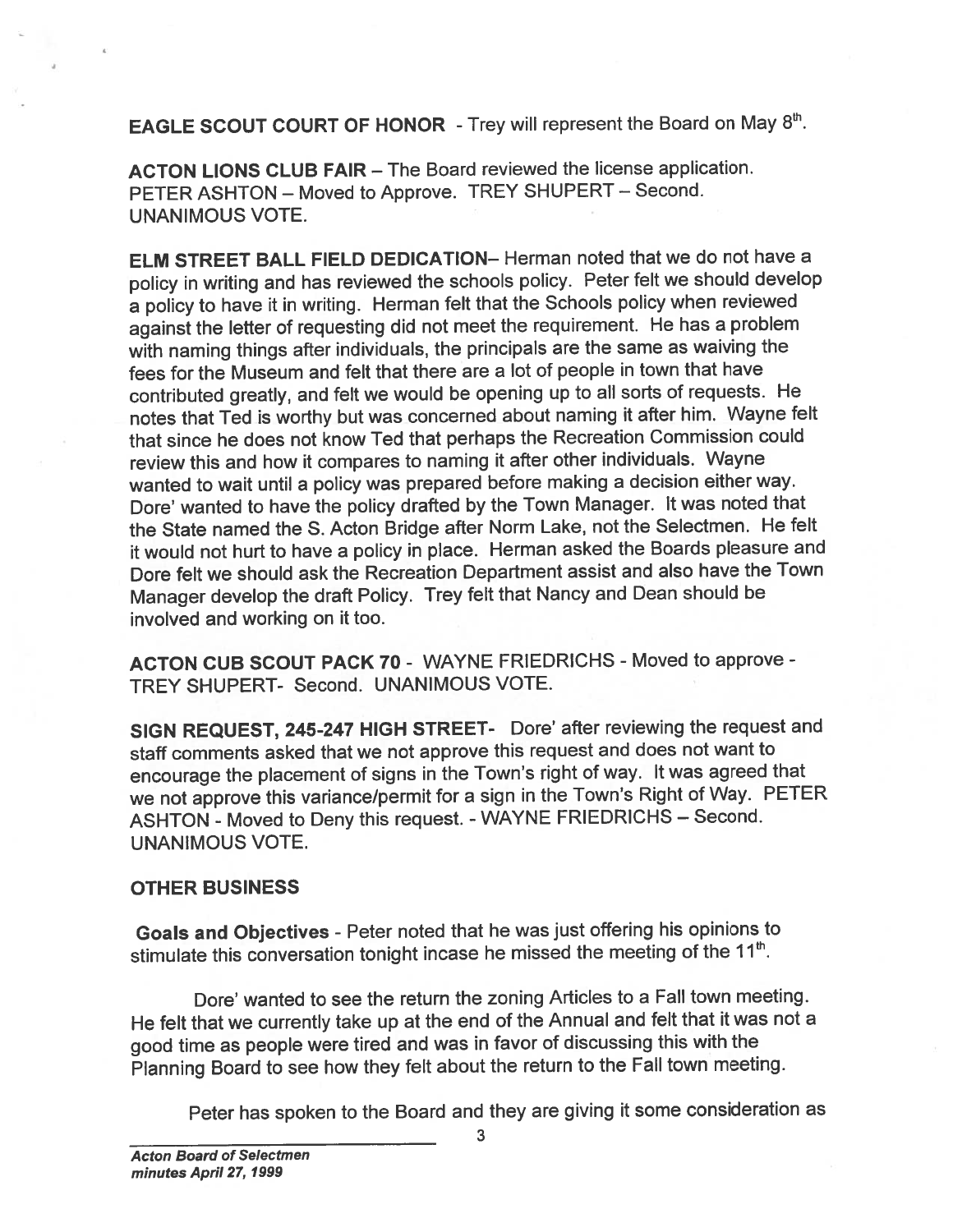they come out of the Master Plan update. Peter also felt we should have <sup>a</sup> joint meeting to discuss this and the goals and objectives of the Master Plan and to determine who is responsible for what, and what we as <sup>a</sup> Board can do to ge<sup>t</sup> it done.

Wayne wanted to meet with the Planning Board to discuss the Master Plan Meetings and felt the public hearings were not well attended and the choices were less than free flowing when he attended them. He felt that it was more of <sup>a</sup> leading from the consultant more than <sup>a</sup> feedback from the residents. He noted that the EDC had the same problem with getting attendance. He felt that the last <sup>2020</sup> discussed visioning and maybe that is in line or wasn't with the Master Plan and felt we should try to get a larger group to review it. Dore' was inclined to have questions brought before Town Meeting as the legislative body. He felt that the Fall meeting would allow more time for review of the Master Plan and other zoning articles. He felt that was a way to get a more representative group of the Town. Trey liked Wayne's ideas but felt they tried their best to ge<sup>t</sup> attendance. He felt that they had an average of <sup>30</sup> people in attendance for the meetings. Planning followed up with town departments to verify what was brought up at the meetings. His problem with tweaking it was that they were just approve<sup>d</sup> at Town Meeting. The Memo from the Planning Board was designed to assign the follow-up.

Wayne noted that the way it is organized it would be easy to update and felt that many people are familiar with the revisions. Dore' disagreed that the first Master Plan was set aside. He would like to see <sup>a</sup> mechanism to look at small incremental changes. He felt we need to involve the largest number of people. He said that Town Meeting should be involved in this at <sup>a</sup> Fall meeting.

Communications between the Boards. Dore'; noted that ALG only works with regular attendance and thought that the meetings needed to be scheduled in the morning or needs to have <sup>a</sup> consistent date and time. Herman agree<sup>d</sup> that it was needed and the frequency in which we talked lead to delays. He agree<sup>d</sup> <sup>a</sup> time specific be reestablished. Wayne noted that the attendance and organization and what kind of <sup>a</sup> forum it should be has strayed from how they currently operate. He offered the first meeting handout with objectives and rules that Nancy had <sup>g</sup>iven him. In that meeting every one agree<sup>d</sup> upon it when it was established.

Dore; felt they needed to make decisions in <sup>a</sup> consensus and if <sup>a</sup> consensus was reached, they would go back to their boards and pu<sup>t</sup> it as <sup>a</sup> proposa<sup>l</sup> of the Board and if they did not agree, they came back to address it and proposals floated back and forth. He felt that operating rules have not been followed. He urge<sup>d</sup> return to rules as originally developed.

Peter noted Item #3, Forming of <sup>a</sup> Taskforce to achieve greater coordination and efficiency of resources between the Town and School should be acted on while the iron is hot to see if <sup>a</sup> group be set up to examine ways to ge<sup>t</sup>

4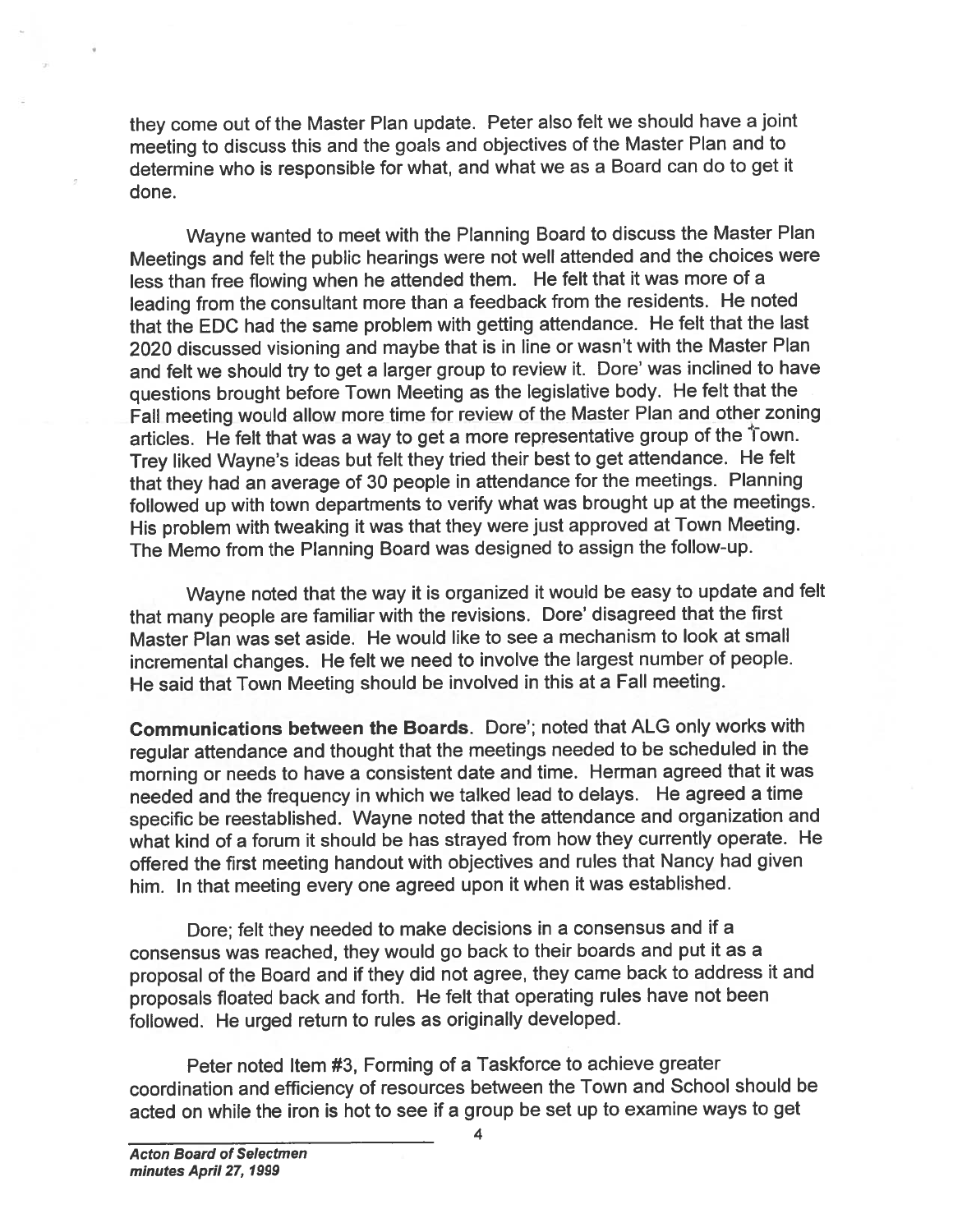greater efficiency and such. Dore' felt that the issue should be discussed as the three major heads ge<sup>t</sup> together before an ALG meeting.

Herman felt that the Task force would work if all cooperated.

Herman wanted the resolution of the Audubon Hill situation on the Goals list. He wanted to isolate the data processing under item 3 noted above. And felt it was time to take advantage of the expertise in Town to come up with <sup>a</sup> guidance process to develop <sup>a</sup> review with this and wanted to pu<sup>t</sup> on agenda for EDP advisory committee to look at out data processing to bring to town meeting. Dore'; did not fully agree. He said if you want to do it the time is probably right but you have to be careful and be sure it is heavily weighted to town staff, as they have to use it. He did not think we needed <sup>a</sup> group to come in and throw out what we have and start over. Herman felt that he understands when he made the presentation at Town Meeting he did not articulate it well enoug<sup>h</sup> to make it understood. He agreed that Staff should be involved in the process. Dote' suggested that we selectively ask those in the community that might be qualified. greater efficiency and such. Dore' felt that the issue should be discussed as the therma net that the Task force would work if all cooperated.<br>
Herman felt that the Task force would work if all cooperated.<br>
It herman wante

Herman thanked Peter for bring forward his goals and that he hope that the board can discuss the goals and review them at the next meeting.

Number 2 — Viable Sewer Issue — Dore' noted that he hoped it would be worked out this year. He feels that when we go back to Town Meeting we will find that the numbers will not work for the people in the district. If Betterment's can't be charged then the project will not be able to go forward. He thinks we are getting into things that bother him to continue along with it as it looks now.

The Board reviewed the letter commending the Police Department personne<sup>l</sup> and publicly recognized the very fine Police staff we have.

Revenues — Herman asked about Tess's memo about the excise taxes and the shortage of funds collected in this area. The Town Manager noted that the money could come in the next month or so. Herman asked for an updated memo in the next month or so.

# CONSENT AGENDA

WAYNE FRIEDRICHS - Moved to approve. — PETER ASHTON. Second - UNANIMOUS VOTE.

### TOWN MANAGER'S REPORT